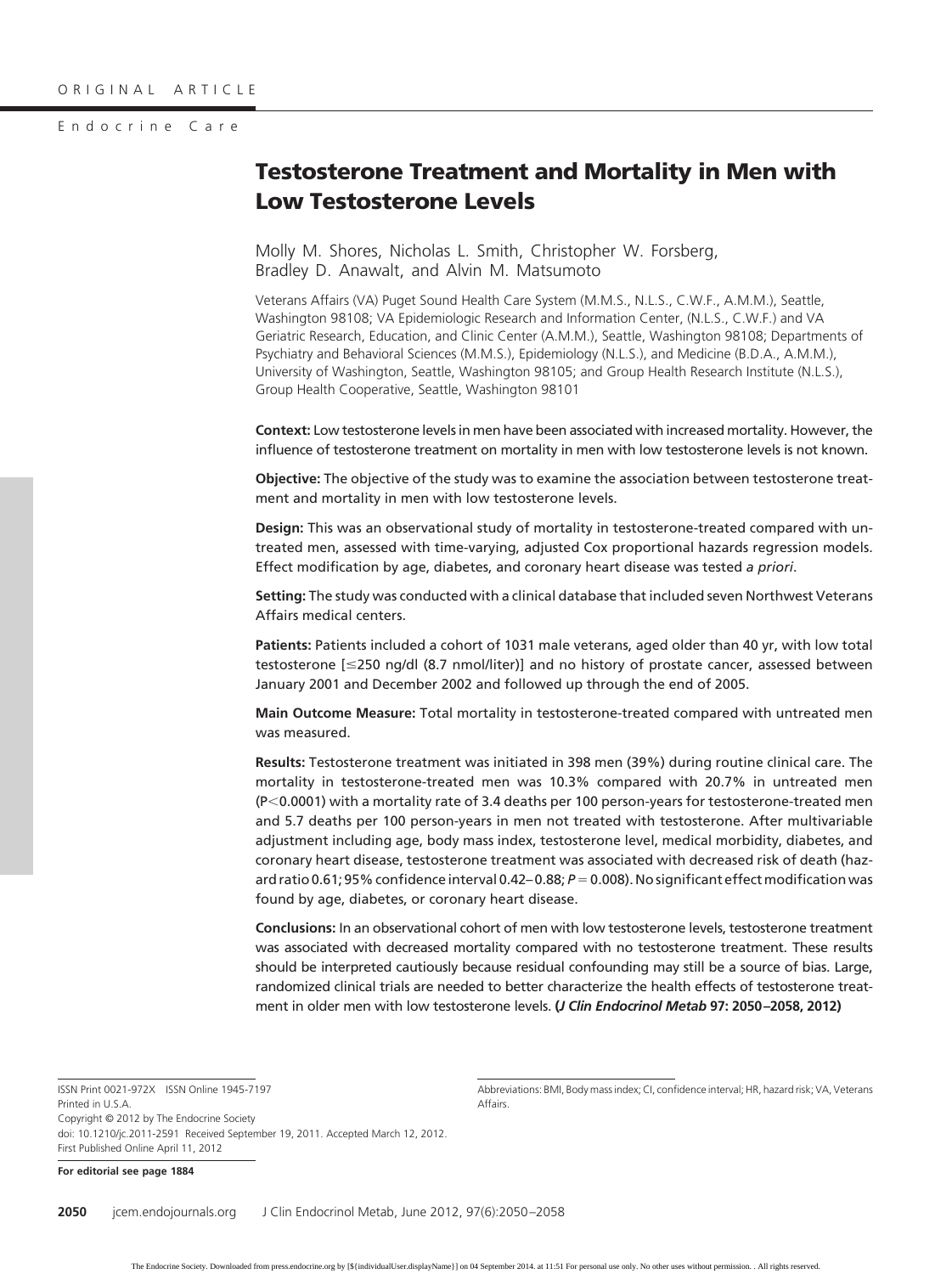ow testosterone levels are common in older men and are associated with adverse outcomes such as diabetes, obesity, cardiovascular events, sarcopenia, osteoporosis, and decreased libido (1, 2). We previously reported that men with low testosterone levels had increased mortality with an approximate doubling in mortality risk compared with men with normal testosterone levels (3). These results were confirmed in several other studies (4 –7), whereas some studies (8, 9) did not find this association. The negative studies generally differed from the other studies in that they examined younger men with higher testosterone levels.

Over the past decade, testosterone prescriptions have increased markedly in the United States from 700,000/yr in 2000 to 2,700,00 in 2008 (10). Given the dramatic increase in the use of testosterone, a major public health issue is to clarify the risks and benefits of testosterone treatment in the health of older men with low testosterone levels. Some testosterone treatment trials in older men with low testosterone levels have shown beneficial effects, such as increased strength, muscle mass, bone mineral density, insulin sensitivity, and libido (11–14). Although these testosterone treatment trials reported positive results, there is ongoing concern about the risk of incident prostate cancer or prostate cancer mortality because studies have not been large enough or long enough to address this. In addition, a recent testosterone treatment trial in frail, elderly men was stopped early due to a greater occurrence of cardiovascular-related events in testosteronetreated men (15). This was an unexpected finding because a testosterone treatment trial in a similar population of frail elderly men found no increased cardiovascular risk (11), and a meta-analysis of testosterone treatment trials reported no increased cardiovascular risks with testosterone treatment (16). The report of adverse cardiovascular events associated with testosterone treatment highlights the need for further data on the risks and benefits of testosterone treatment in older men, particularly given the large numbers of older men who are prescribed testosterone. The purpose of this study was to examine whether testosterone treatment influences mortality risk in men with low testosterone levels and whether this association is modified by age, diabetes mellitus, or coronary heart disease.

# **Materials and Methods**

#### **Study design**

This was an observational, retrospective cohort study based on data obtained from seven Veterans Affairs (VA) medical centers in the Northwest United States [Anchorage, AK; Boise, ID; Portland, OR; Roseburg, OR; White City, OR; Puget Sound

(Seattle and Tacoma, WA); and Spokane, WA]. The cohort included veterans who received both outpatient and inpatient care at these facilities from January 1, 2001, to December 31, 2005. The electronic medical records included demographic information, laboratory results and dates, pharmacy data and fill dates, *International Classification of Diseases*, ninth edition diagnostic codes and procedure codes, and dates of clinic visits and hospitalizations. The VA Institutional Review Board approved this study.

#### **Subjects**

We used a VA clinical database, the Consumer Health Information and Performance Set, to identify men older than 40 yr who were treated on an inpatient or outpatient basis at one of the VA medical centers and had a serum total testosterone level 250 ng/d or less (8.7 nmol/liter) measured between January 1, 2001, and December 31, 2002. We identified 5714 men who had testosterone levels obtained during that time. Of these men, 1273 men (22%) had low testosterone levels less than 250 ng/dl and were older than 40 yr. We then excluded men who had a history of prostate cancer or treatment with testosterone or antiandrogens (*e.g.* leuprolide, goserelin, flutamide, and bicalutamide). This resulted in a sample size of 1093.

#### **Testosterone measurements**

Due to the observational study design, blood sampling was not standardized for the time of day. Most of the blood samples were obtained in the morning and the average time for sampling was 1112 h. Serum total testosterone levels were measured in the clinical laboratory at each medical center using an automated platform immunoassay, with a lower threshold for normal of 280 ng/dl (9.7 nmol/liter). For this cohort, we used a lower testosterone threshold level of 250 ng/dl (8.7 nmol/liter) to enhance the probability that the men in the cohort had clinically significant low testosterone levels that would be associated with signs and symptoms of androgen deficiency based on findings from previous studies (17, 18).

#### **Testosterone treatment**

We obtained data from VA pharmacy records on testosterone prescriptions, which included drug formulation (im, patch, or gel), date of initial pharmacy release, date of refills, testosterone dose, and the amount dispensed. Intramuscular testosterone consisted of im testosterone cypionate and testosterone enanthate, which are typically administered every 2 wk. We also obtained information from clinical notes and procedure codes when testosterone was administered as a single im dose in the shot clinic. Subjects who initiated testosterone treatment during the course of the study were classified as treated at the time treatment was initiated. A subject was classified as having stopped testosterone treatment 90 d after his final refill of testosterone was finished.

#### **Outcome**

The outcome was total mortality through December 31, 2005, which was ascertained from three mortality databases: the VA BIRLS (Beneficiary Identification Records Locator Subsystem)-Death File, the Social Security Administration-Death Master File. When the BIRLS Death File is used in conjunction with another mortality database, the concordance with the National

The Endocrine Society. Downloaded from press.endocrine.org by [\${individualUser.displayName}] on 04 September 2014. at 11:51 For personal use only. No other uses without permission. . All rights reserved.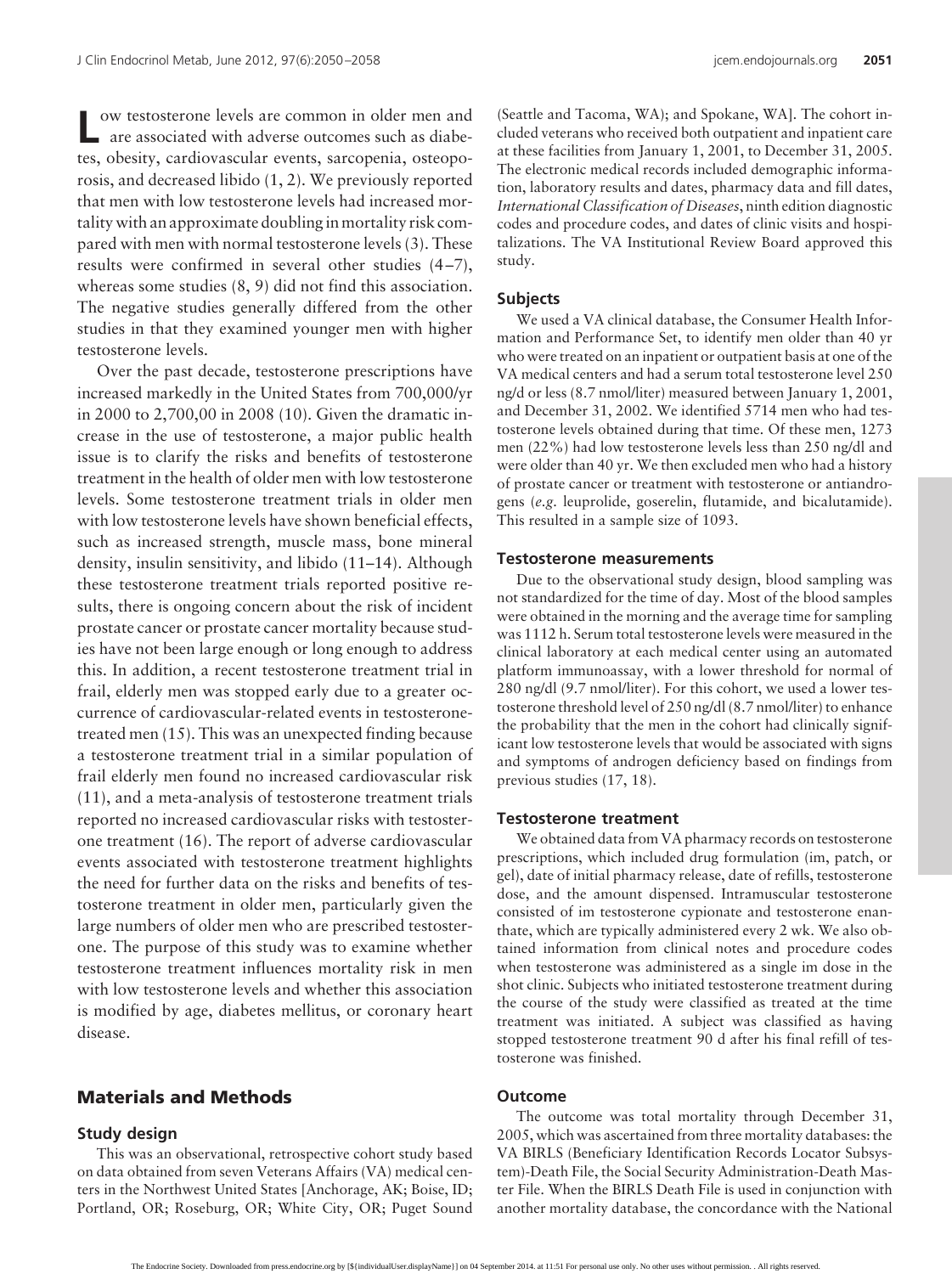Death Index (the gold standard for mortality data) is greater than 95% (19, 20).

#### **Covariates**

Testosterone levels and testosterone treatment occurred during the course of routine clinical care, and the specific indications for obtaining testosterone levels and for treatment were not available in the electronic database. However, we were able to obtain data from the electronic medical record on variables that could influence testosterone prescribing patterns and mortality, thereby confounding the association of interest. Variables included potential indications for testosterone treatment, such as a low testosterone level, osteoporosis, or sexual dysfunction, and contraindications for testosterone treatment, such as a high prostate-specific antigen level (≥4.0 ng/ml), high hematocrit (≥50), and sleep apnea. Other covariates were the VA medical center site and subject baseline characteristics such as age, body mass index (BMI), and prevalent diabetes mellitus and coronary heart disease. Coronary heart disease was defined as a history of angina, myocardial infarction, coronary artery disease, or a history of coronary artery bypass graft or percutaneous transluminal coronary angioplasty procedures. Information on medical conditions and procedures were obtained using *International Classification of Diseases*, ninth edition, codes. Overall medical morbidity was estimated with the RxRisk-V algorithm, which is a pharmacy-based instrument that estimates overall medical morbidity based on the number of medical conditions treated per pharmacy records in the previous 12 months. The RxRisk-V has been validated as an index of overall medical morbidity in VA clinical databases (21, 22). As another indicator of medical morbidity, we identified hospitalizations in the year before testosterone measurement.

#### **Statistical methods**

We used time-to-event models to describe the relationship between testosterone treatment initiation and risk of death. Subjects entered the analysis at the time of testosterone measurement and were unexposed to testosterone treatment at that time. A subject was reclassified as treated when testosterone treatment was initiated during the follow-up, through December 31, 2005. A subject was censored from the analysis at the end of follow-up, at the time of death, or their last clinic visit date, whichever came first. Our primary analysis was based on an intent-to-treat approach: once subjects initiated treatment, they were considered treated throughout follow-up. A secondary analysis was based on current treatment status, and subjects who stopped treatment during follow-up were censored from the analysis 90 d after their last dose of testosterone.

Kaplan-Meier survival curves were used to illustrate unadjusted survival times for the testosterone-treated and untreated men. In Cox regression modeling, we used testosterone treatment as a time-varying exposure to account for the variability in time-to-initiate testosterone treatment. Hazard ratios and 95% confidence intervals for mortality risk were calculated to compare testosterone-treated and untreated men. The Cox regression models were adjusted for age, site, baseline testosterone level, BMI, overall medical morbidity, hospitalization in the past year, diabetes mellitus, and coronary heart disease. We also conducted a sensitivity analysis in which we excluded men who died within the first year of follow-up to minimize the potential bias for nontreatment in the most seriously ill men.

In addition to the analyses described above, which adjust individually for potential confounding factors, we also conducted a propensity score analysis as another way to adjust for limitations of the observational study design. The propensity score analysis is a statistical method to adjust for nonrandomization in observational studies and is defined as the estimated probability that a subject will be treated based on a given set of covariates (23). The propensity scores were generated using a multivariate logistic regression model, which included covariates of age, overall medical morbidity, hospitalization, BMI, testosterone level, osteoporosis, sleep apnea, sexual dysfunction, and hematocrit. The predictive ability of the propensity scores was moderate at 0.66. The logistic regression analysis found that testosterone treatment was more likely in men who were younger  $(**60**$  yr), had lower testosterone levels, a prostate-specific antigen in the normal range (<4.0 ng/dl), and a higher BMI. Factors that did not predict testosterone treatment were medical morbidity, hospitalization, sexual dysfunction, osteoporosis, and sleep apnea. All tests were two sided, and an alpha of 0.05 or less was considered statistically significant. Analyses were performed using STATA 11.1 (Stata Corp., College Station, TX). Finally, we tested *a priori* effect modification of the testosterone treatment-mortality association by age  $(< 60$  yr old compared with those older), diagnosed diabetes mellitus (yes, no), and diagnosed coronary heart disease (yes, no).

## **Results**

#### **Cohort characteristics**

Results are reported as mean  $(\pm sD)$  unless indicated otherwise. The cohort consisted of 1031 men with low total testosterone levels of 250 ng/dl (8.7 nmol/liter) who entered the study on or after January 1, 2001, and were followed up through December 31, 2005. The average age in the cohort at entry was 62.1 (10.6) yr, average BMI was 32.0 (6.4) kg/m<sup>2</sup>, and the average testosterone level was 181 (60) ng/dl. The cohort had a high degree of medical morbidity with an average of 6.7 (3.8) pharmacologically treated medical conditions. Common medical conditions in the cohort were diabetes (38%), sexual dysfunction (36%), and coronary heart disease (21%). Lower testosterone levels were associated with higher medical morbidity ( $P = 0.037$ ). Thirty-nine percent of the men ( $n = 398$ ) initiated testosterone treatment during follow-up. The testosterone formulations prescribed were im testosterone (88.6%), testosterone patch (9.1%), and testosterone gel (2.3%). The median time to initiation of testosterone treatment after the testosterone measurement was 3.3 months, and the median duration of treatment (from first to last dates of treatment) was 16.6 months, with a mean of 20.2 (16.7) months of treatment. The baseline characteristics of the cohort members are listed in Table 1. Testosterone-treated men were younger, had lower baseline testosterone levels, and had a higher BMI than untreated men. Both groups of men were similar in clinical treatment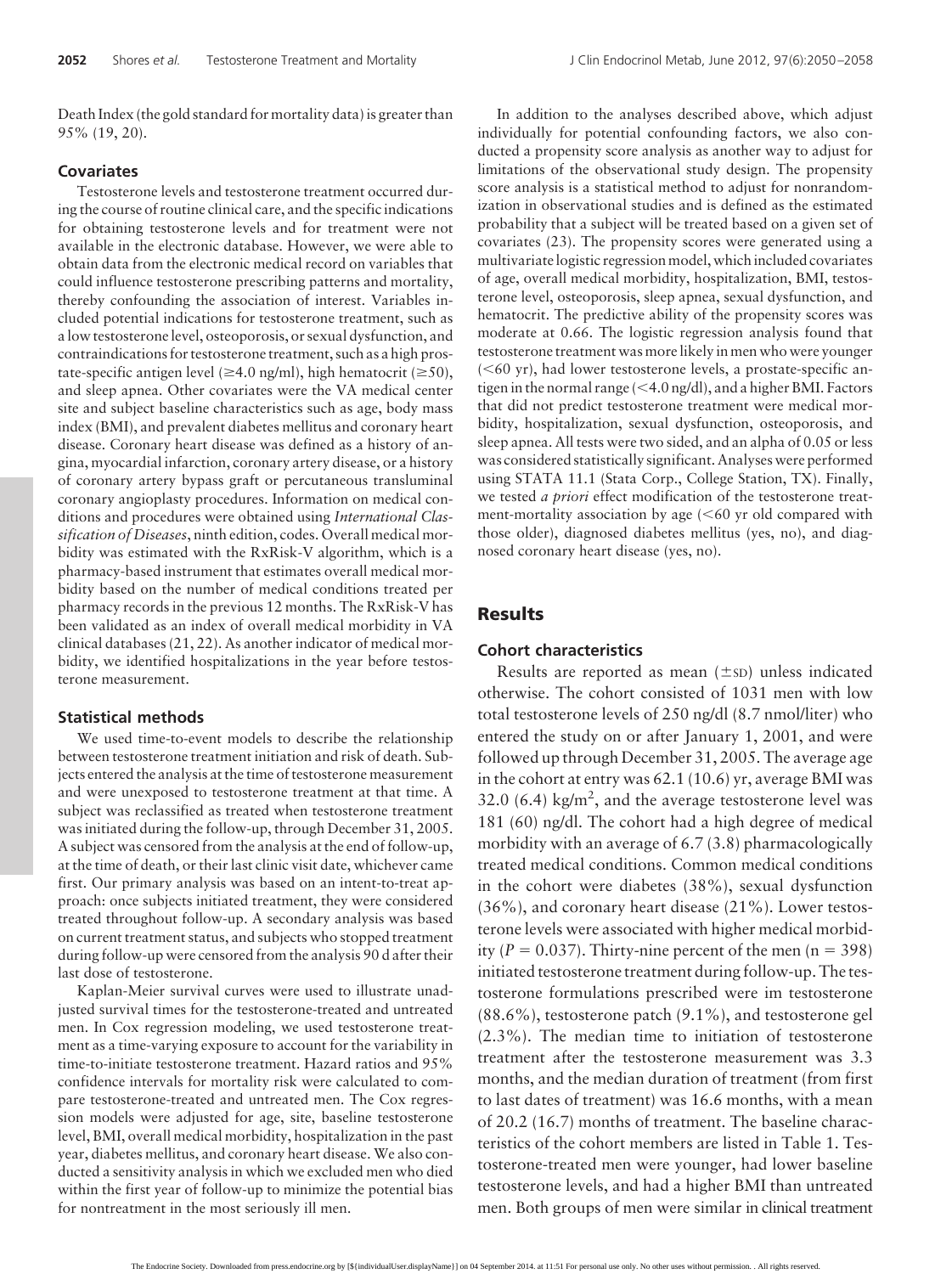|                                              | Untreated ( $n = 633$ ) | Treated ( $n = 398$ ) | $P$ value |
|----------------------------------------------|-------------------------|-----------------------|-----------|
| Demographics                                 |                         |                       |           |
| Age, mean (sp) (yr)                          | 62.8(10.8)              | 60.9 (10.2)           | 0.007     |
| Age categories, No. (%)                      |                         |                       | 0.035     |
|                                              |                         |                       |           |
| $41 - 49$                                    | 73(11.5)                | 44(11.1)              |           |
| $50 - 59$                                    | 187 (29.5)              | 150 (37.7)            |           |
| $60 - 69$                                    | 197(31.1)               | 117 (29.4)            |           |
| $70+$                                        | 176 (27.8)              | 87(21.9)              |           |
| BMI, mean (sp), kg/m <sup>2</sup>            | 31.4(6.3)               | 33.0(6.5)             | < 0.001   |
| <b>BMI</b> categories                        |                         |                       | 0.021     |
| BM < 25                                      | 89 (14.0)               | 37(9.3)               |           |
| BMI 25-29.9                                  | 165(26.1)               | 92(23.1)              |           |
| $BM \geq 30$                                 | 379 (59.9)              | 269(67.6)             |           |
| Medical morbidity, mean (sp) <sup>a</sup>    | 6.6(3.9)                | 6.9(3.7)              | 0.18      |
| Medical morbidity categories <sup>a</sup>    |                         |                       | 0.32      |
| $0 - 2$                                      | 92(14.5)                | 46(11.6)              |           |
| $3 - 5$                                      | 171(27.0)               | 114(28.6)             |           |
| $6 - 8$                                      | 189 (29.9)              | 107(26.9)             |           |
| $9 - 11$                                     | 110(17.4)               | 85(21.4)              |           |
| $12 +$                                       | 71 (11.2)               | 46 (11.6)             |           |
| Recent hospitalization, No. $(\%)^b$         | 64 (10.1)               | 49 (12.3)             | 0.27      |
| Diabetes mellitus No. (%)                    | 250 (39.5)              | 143 (35.9)            | 0.44      |
| Coronary heart disease, No. (%) <sup>c</sup> | 146(23.1)               | 80(20.1)              | 0.26      |
| Potential indications for treatment          |                         |                       |           |
| Total T ng/dl, mean (sD)                     | 193 (54)                | 160(62)               | < 0.001   |
|                                              |                         |                       |           |
| Sexual dysfunction, No. (%)                  | 221 (34.9)              | 149 (37.4)            | 0.41      |
| Osteoporosis, No. (%)                        | 45(7.1)                 | 32(8.0)               | 0.58      |
| Potential contraindications for treatment    |                         |                       |           |
| Average PSA, ng/ml $(n = 299)$               | 1.90(2.73)              | 1.27(1.17)            | 0.008     |
| PSA categories                               |                         |                       |           |
| High PSA $\geq$ 4.0 ng/ml, No. (%)           | 20(3.2)                 | 8(2.0)                | < 0.001   |
| $PSA < 4.0$ ng/ml, No. (%)                   | 196 (31.0)              | 175 (44.0)            |           |
| Missing PSA, No (%)                          | 417 (65.9)              | 215(54.0)             |           |
|                                              |                         |                       | 0.004     |
| Average Hct ( $n = 832$ )                    | 40.7(5.4)               | 42.1(4.9)             |           |
| <b>HCT</b> categories                        |                         |                       |           |
| $Hct \le 50$ , No. (%)                       | 508 (80.3)              | 324 (81.4)            |           |
| High Hct $>$ 50, No. (%)                     | 8(1.3)                  | 15(3.8)               |           |
| Missing Hct, No. (%)                         | 117(18.5)               | 59 (14.8)             |           |
| Sleep apnea, No. (%)                         | 82 (13.0)               | 49 (12.3)             | 0.76      |
| VA Medical Centers                           |                         |                       | 0.93      |
| Puget Sound, No. (%) <sup>d</sup>            | 318 (50.2)              | 208 (52.3)            |           |
| Portland, No. (%)                            | 131(20.7)               | 83 (20.8)             |           |
| Boise, No. (%)                               | 57 $(9.0)$              | 35(8.8)               |           |
| Anchorage, No. (%)                           | 49 (7.7)                | 30(7.5)               |           |
| Roseburg, No. (%)                            | 45(7.1)                 | 23(5.8)               |           |
| White City, No. (%)                          | 28(4.4)                 | 14(3.5)               |           |
| Spokane, No. (%)                             |                         |                       |           |
|                                              | 5(0.8)                  | 5(1.3)                |           |

#### **TABLE 1.** Characteristics of men with low testosterone levels by testosterone treatment status

T, Testosterone; Hct, hematocrit; PSA, prostate-specific antigen.

*<sup>a</sup>* Medical morbidity was estimated with the RxRiskV (22), which estimates medical morbidity based on the number of medical conditions treated with medication in the prior year.

*<sup>b</sup>* Hospitalization is defined as hospitalization at any Northwest VA Medical Center in the year prior to the testosterone measurement.

*<sup>c</sup>* Coronary heart disease is defined as a diagnosis prior to the testosterone measurement of angina, myocardial infarction, coronary artery disease, coronary artery bypass surgery, percutaneous transluminal coronary angioplasty, or heart failure.

*<sup>d</sup>* Puget Sound consists of VA Medical Centers in Seattle, WA and Tacoma, WA.

site, overall medical morbidity, hospitalization rates, prevalent diabetes mellitus, coronary heart disease, sexual dysfunction, osteoporosis, and sleep apnea.

# **Outcome data**

The average follow-up time in the study was 40.5 (15.0) months with a follow-up time of 38.0 (15.8) months for

untreated subjects and 42.8 (13.3) months for subjects who initiated treatment. Fifty-one men (4.9%) were lost to follow-up and were censored as of the date of their last clinic visit. Higher mortality was correlated with lower baseline testosterone levels and a shorter duration of testosterone treatment ( $P < 0.001$  for both). In unadjusted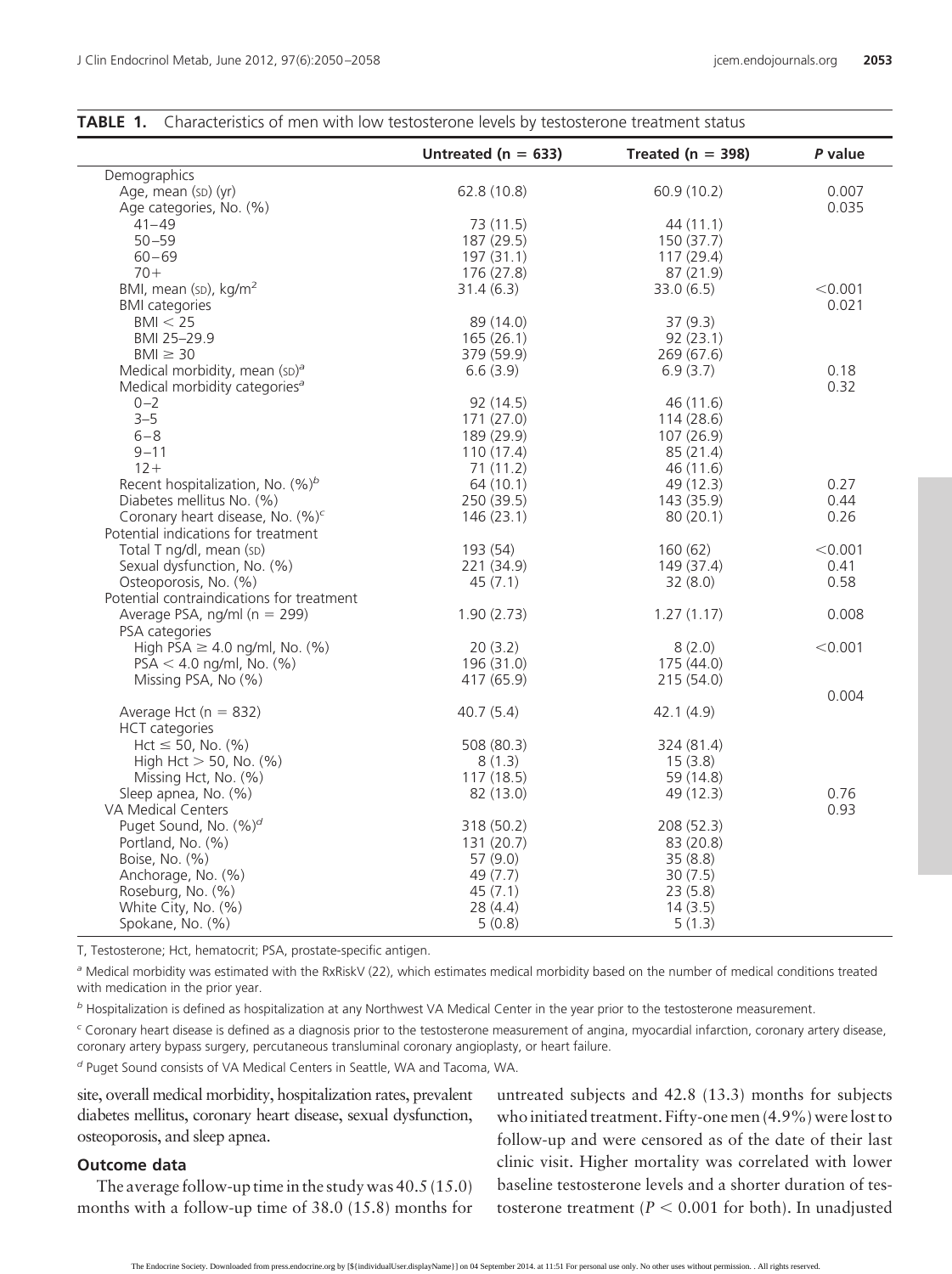

**Fig. 1.** Unadjusted Kaplan-Meier survival curves illustrate that testosterone-treated men had a longer survival time than untreated men ( $P = 0.029$ ).

analyses, the overall mortality in testosterone-treated compared with untreated men was 10.3 and 20.7% (*P* 0.001), respectively, with a mortality rate of 3.4 deaths per 100 person-years in the testosterone-treated men and 5.7 deaths per 100 person-years in the untreated men. Unadjusted Kaplan-Meier survival curves illustrated that testosterone treated men had a longer survival time than untreated men  $(P = 0.029)$  (Fig. 1). In a time-varying Cox regression model based on treatment initiation, adjusted for age, site, BMI, baseline testosterone level, overall medical morbidity, hospitalization, clinical treatment site, coronary heart disease, and diabetes mellitus, testosteronetreated men had a 39% reduction in mortality risk [hazard risk (HR) 0.61; 95% confidence interval (CI) 0.42– 0.88,  $P = 0.008$ ] compared with untreated men (Table 2). We conducted a secondary analysis in which testosteronetreated men who stopped treatment were censored 90 d after their last treatment date and continued to find that testosterone treatment was associated with decreased mortality (HR 0.65; 95% CI 0.39–1.08; *P* = 0.098). We also conducted a sensitivity analysis, in which men who died within the first year of follow-up ( $n = 69$ ) were excluded from the analysis and we continued to find that

| TABLE 3. Mortality in testosterone-treated compared     |  |
|---------------------------------------------------------|--|
| to -untreated men by age, diabetes, and cardiac disease |  |

| Subgroups <sup>a</sup> | <b>Hazard</b> ratio<br>$(95\% \text{ Cl})$ and P value | P value for<br>interaction |
|------------------------|--------------------------------------------------------|----------------------------|
| Age                    |                                                        |                            |
| 41–59 yr (n = 454)     | $0.43(0.20 - 0.92); 0.03$                              | O 30                       |
| $60+$ years (n = 577)  | $0.68(0.45 - 1.03); 0.07$                              |                            |
| Prevalent diabetes     |                                                        |                            |
| Yes $(n = 393)$        | $0.44(0.23 - 0.84)$ ; 0.013                            | 0.21                       |
| No ( $n = 638$ )       | $0.72(0.46 - 1.13)$ ; 0.155                            |                            |
| Prevalent cardiac      |                                                        |                            |
| disease                |                                                        |                            |
| Yes ( $n = 226$ )      | $0.82$ (0.42-1.61); 0.56                               | 0 32                       |
| No $(n = 805)$         | $0.55(0.36 - 0.84)$ ; 0.006                            |                            |

*<sup>a</sup>* Fully adjusted for age, site, medical morbidity, baseline testosterone level, BMI, prevalent cardiac disease, prevalent diabetes, and hospitalization in the year prior to testosterone measurement.

testosterone treatment was associated with decreased mortality (HR 0.47; 95% CI 0.29–0.76, *P* = 0.003). In a propensity score analysis, we found a similar reduction in mortality in the testosterone-treated men (Table 2). There was no significant effect modification by age, diabetes, or cardiovascular disease, although testosterone treatment appeared to be associated with a greater mortality reduction in younger men  $(<$ age 60 yr), diabetic men, and men without coronary heart disease (Table 3). Diagnoses of incident prostate cancer during follow-up were similar between the two groups with 1.6% incident prostate cancer in the treated men compared with 2.0% incident prostate cancer in the untreated men  $(P = 0.68)$ .

# **Discussion**

In a retrospective, observational study using clinical data from seven VA medical centers, we found that testosterone treatment in middle-aged and elderly men with low testosterone levels was associated with decreased mortality in a time-varying Cox regression analysis. In our primary analysis, testosterone-treated subjects remained classified as treated, even if they stopped treatment. In that analysis,

| <b>TABLE 2.</b> Mortality in testosterone-treated and -untreated men |         |               |                          |                          |                          |                         |  |  |
|----------------------------------------------------------------------|---------|---------------|--------------------------|--------------------------|--------------------------|-------------------------|--|--|
| <b>Testosterone</b>                                                  | Person- | <b>Deaths</b> | <b>Mortality per 100</b> | <b>Fully adjusted</b>    | Sensitivity              | <b>Propensity score</b> |  |  |
| exposure                                                             | vears   |               | person-years             | HR (95% CI) <sup>a</sup> | HR (95% CI) <sup>b</sup> | HR (95% CI) $c$         |  |  |
| Untreated ( $n = 633$ )                                              | 2290    | 131           | 5.73                     | 1.00 (reference)         | 1.00 (reference)         | 1.00 (reference)        |  |  |
| Treated ( $n = 398$ )                                                | 1190    | 41            | 3.44                     | $0.61(0.42 - 0.88)$ ;    | $0.47(0.29 - 0.76)$ ;    | $0.64(0.44 - 0.95)$ ;   |  |  |
| Total ( $n = 1031$ )                                                 | 3480    | 172           | 4.95                     | $P = 0.008$              | $P = 0.003$              | $P = 0.026$             |  |  |

*<sup>a</sup>* Adjusted for age, site, medical morbidity, baseline testosterone level, BMI, prevalent coronary heart disease, prevalent diabetes mellitus, and hospitalization in the year prior to testosterone measurement.

 $<sup>b</sup>$  Sensitivity analysis excluding men who died within the first year (n = 62).</sup>

*<sup>c</sup>* Adjusted for propensity scores by quintiles.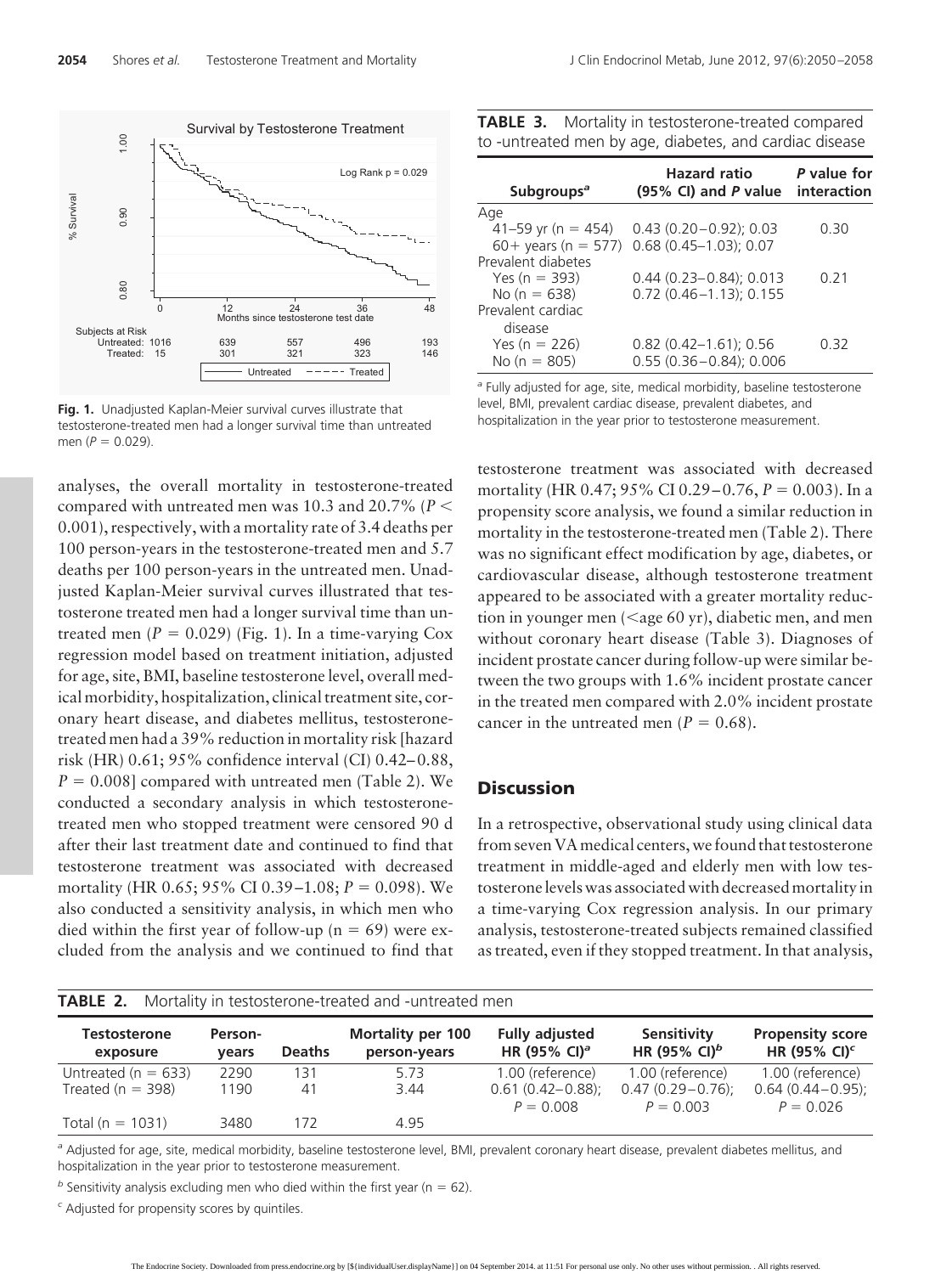adjusted for age, BMI, baseline testosterone level, overall medical morbidity, hospitalizations, diabetes, coronary, heart disease, and medical center site, testosterone treatment was associated with a hazard ratio of 0.61, with a 39% decreased mortality risk. In a secondary analysis with similar adjustments, men who stopped testosterone treatment were censored from the cohort 90 d after the last dose of testosterone and testosterone treatment continued to be associated with decreased mortality risk, with a similar hazard ratio of 0.65. However, the results no longer reached statistical significance ( $P = 0$ . 098), which likely was related to a loss of power due to a smaller number of events. We also conducted a sensitivity analysis, in which we excluded men who died within the first year, to minimize the impact that severe illness might have on our results and continued to find that testosterone treatment was associated with decreased mortality. In addition, we conducted a propensity score analysis and continued to find that testosterone treatment was associated with decreased mortality. Finally, we explored whether treatment effect was modified by age, diabetes, or coronary heart disease. We examined treatment effect by age because studies in women have noted a critical time period for estrogen treatment, with beneficial effects in middle-aged women and minimal beneficial effects or even deleterious effects in elderly subjects (24, 25).We examined treatment effect by diabetes because several studies have noted that low testosterone is a risk factor for incident diabetes (26 – 28). We examined treatment effect by coronary heart disease due to a recent study that reported a significant increase in cardiovascular-related events in frail, elderly men treated with testosterone (15). We found no significant effect modification with any of these conditions, although testosterone treatment appeared to be associated with greater mortality reduction in younger men  $(<$ age 60 yr), diabetic men, and men without coronary heart disease.

#### **Study limitations**

The observational study design limits the interpretation of the findings because subjects were treated in a clinical setting and were not randomized to treatment. This can introduce bias if we do not adequately control for confounding factors, *e.g.* those associated with both treatment initiation and with mortality. For example, it is possible that physicians may have selected healthier men for testosterone treatment or not considered treatment in men who were less well. We attempted to control for baseline health differences by adjusting for age, BMI, baseline medical morbidity, and hospitalizations; conducting a sensitivity analysis in which men who died within the first year were removed from the analysis and using a propensity score analysis (23, 29). However, despite these attempts to

minimize bias, unmeasured confounders likely exist and the extent to which unmeasured variables bias the association reported is not known.

Another limitation was that entry into the study was based on a single low total testosterone level, and current clinical practice guidelines (30) recommend that two testosterone levels be obtained before initiating testosterone treatment. Repeated testosterone measures are preferable because testosterone could be transiently low due to medical illness. However, if a subject had transiently low testosterone levels and treatment was not initiated, this would tend to bias our results toward the null.

A limitation of the database was that we could not ascertain symptoms of low testosterone, which are required to make a diagnosis of hypogonadism (30). Because we could not ascertain symptoms, we used a lower testosterone threshold level, which is typically associated with signs and symptoms of hypogonadism (18) to increase the likelihood that the men had clinically significant androgen deficiency. Another limitation of the database was that we could not ascertain indications for obtaining a testosterone level or for testosterone treatment. However, in a prior study at a Northwest VA medical center, we conducted a manual chart review of nearly 300 veterans to ascertain indications for obtaining testosterone levels (31). I n that study, the most common reasons for obtaining testosterone levels were sexual dysfunction (32%), osteoporosis (22%), or urological or endocrine conditions (18%). The remaining 28% of indications included cancer, rehabilitation and current testosterone treatment, or no clearly indicated condition. In that study, the majority of clinicians ordering testosterone levels were primary care providers (60%), followed by urologists (10%) and endocrinologists (9%). This prior study suggests that at Northwest VA medical centers, the majority of testosterone levels are ordered by primary care providers as part of an assessment of sexual dysfunction, osteoporosis, and urological or endocrine conditions. Another limitation of the database is that we were unable to determine the specific indications for treatment. However, the propensity score analysis indicated that testosterone treatment was more likely in men with a lower baseline testosterone level and higher BMI, whereas age and medical morbidity were not significant predictors of testosterone treatment.

Other potential limitations are that we used total testosterone levels rather than free testosterone levels and that levels were not obtained at a standardized time. Testosterone levels were not obtained in the morning as recommended in clinical practice guidelines (30). Although there was no standardized blood sampling time, the majority of blood sampling occurred in the morning, which would tend to minimize the significance of the nonstan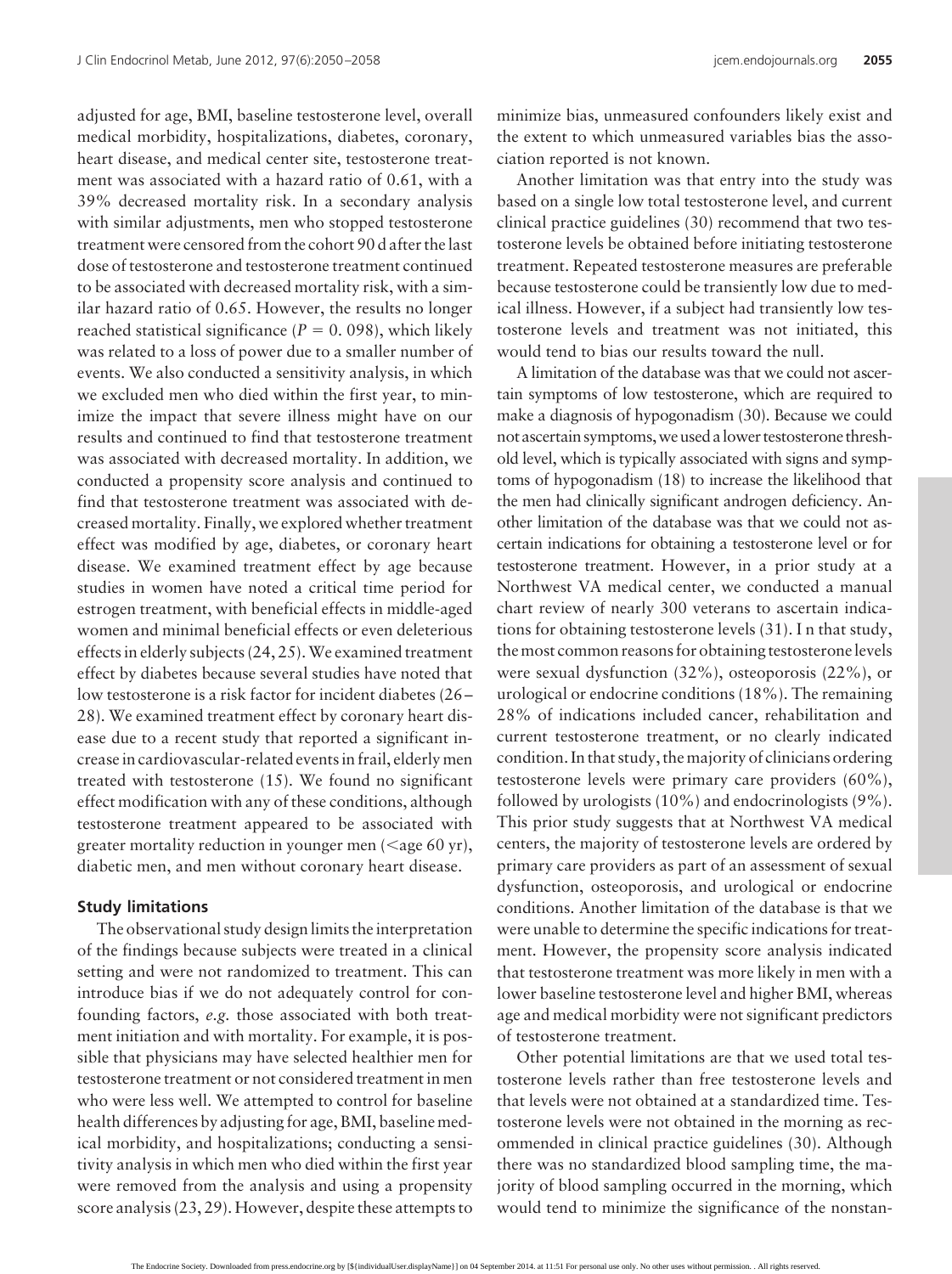dardized blood draw time. In addition, the circadian fluctuation of testosterone is diminished in older men (32), which could also decrease the impact of the nonstandardized blood sampling time. Another limitation is the potential misclassification of testosterone-treatment if men classified as untreated obtained testosterone from a non-VA pharmacy. However, it is unlikely that subjects received testosterone from non-VA pharmacies because this would increase their medication costs. In addition, this misclassification error would tend to underestimate the association of testosterone treatment and bias the results conservatively toward the null hypothesis. Finally, we had incomplete data on follow-up testosterone levels. It would be helpful to have more complete data to ensure that testosterone treatment increased testosterone levels to the normal range. However, most men were treated with im testosterone, which typically results in testosterone levels in the mid- to high-normal range. The follow-up testosterone levels that were available indicated that treatment increased testosterone levels to the normal range.

A final limitation is that our cohort has a high degree of chronic medical morbidity. Specifically, the men in this study had an average of seven pharmacologically treated medical conditions, with a 21% prevalence of coronary heart disease and a 38% prevalence of diabetes. The high degree of medical morbidity in this cohort is consistent with prior studies that have found that veterans treated at VA medical centers have greater medical morbidity than men of comparable ages treated in a community setting (33–35). Given the high degree of chronic medical morbidity, these results may not be generalizable to a more healthy cohort of men.

#### **Study strengths**

Despite these limitations, we believe that there are several strengths to this study. The most significant strength is that this is the first study to specifically examine the association between testosterone treatment and mortality in middle-aged and older men with low testosterone levels. Another strength of the study is that the threshold for study entry required clearly low testosterone levels. Although the use of a more stringent testosterone threshold level decreased the sample size, it increased the likelihood that the men in the study had symptomatic and clinically significant androgen deficiency. An additional strength is that this is one of the first large studies to examine testosterone treatment in men with high medical morbidity (seven chronic medical conditions) who may be more susceptible to harm or benefit from testosterone treatment.

# **Further research**

The gold standard to examine whether there is a causal relationship between testosterone treatment and mortality is a large, randomized, double-blind, placebo-controlled trial, such as the Women's Health Initiative. However, no such large prospective trials have been conducted to examine the effects of testosterone treatment in older men. There are many obstacles to conducting such a trial, including cost, size, and duration of the study and the possibility that men could be exposed to unknown risks from testosterone treatment. In the absence of data from a large, prospective, randomized clinical trial, the data from this observational study are an incremental step to address the data gap regarding the effects of testosterone treatment in older men. Additional database studies are needed in different patient populations to clarify whether there are subgroups of men who are more likely to benefit or be harmed from testosterone treatment. Based on our results, future clinical trials may want to focus enrollment on diabetic and middle-aged  $(40 - 60 \text{ yr})$  men because these men appeared to have a greater reduction in mortality with testosterone treatment.

## **Conclusions**

This is the first study to specifically examine the association between testosterone treatment and mortality in men with low testosterone levels. Testosterone treatment was associated with decreased mortality in an observational cohort of middle-aged male veterans with low total testosterone levels and high chronic medical morbidity. Due to the limitations of the observational study design, these results should be viewed cautiously and cannot be interpreted as showing beneficial effects of testosterone treatment or as establishing a causal relationship between testosterone treatment and reduced mortality. However, these results do provide impetus for conducting a largescale, double-blind, placebo-controlled clinical trial to better understand the effect of testosterone treatment on the health of older men.

# **Acknowledgments**

This manuscript is based on work supported in part by the Department of Veterans Affairs, Office of Research and Development, and the Veterans Affairs Puget Sound Health Care System, and the Royalty Research Fund of the University of Washington. Analytic support was provided by the Cooperative Studies Seattle Epidemiologic Research and Information Center of the Veterans Affairs Office of Research and Development, Seattle, Washington. The content of this article does not necessarily represent the views of the Department of Veterans Affairs or the U.S. Government. We thank Daniel Kivlahan, Ph.D., who provided

The Endocrine Society. Downloaded from press.endocrine.org by [\${individualUser.displayName}] on 04 September 2014. at 11:51 For personal use only. No other uses without permission. . All rights reserved.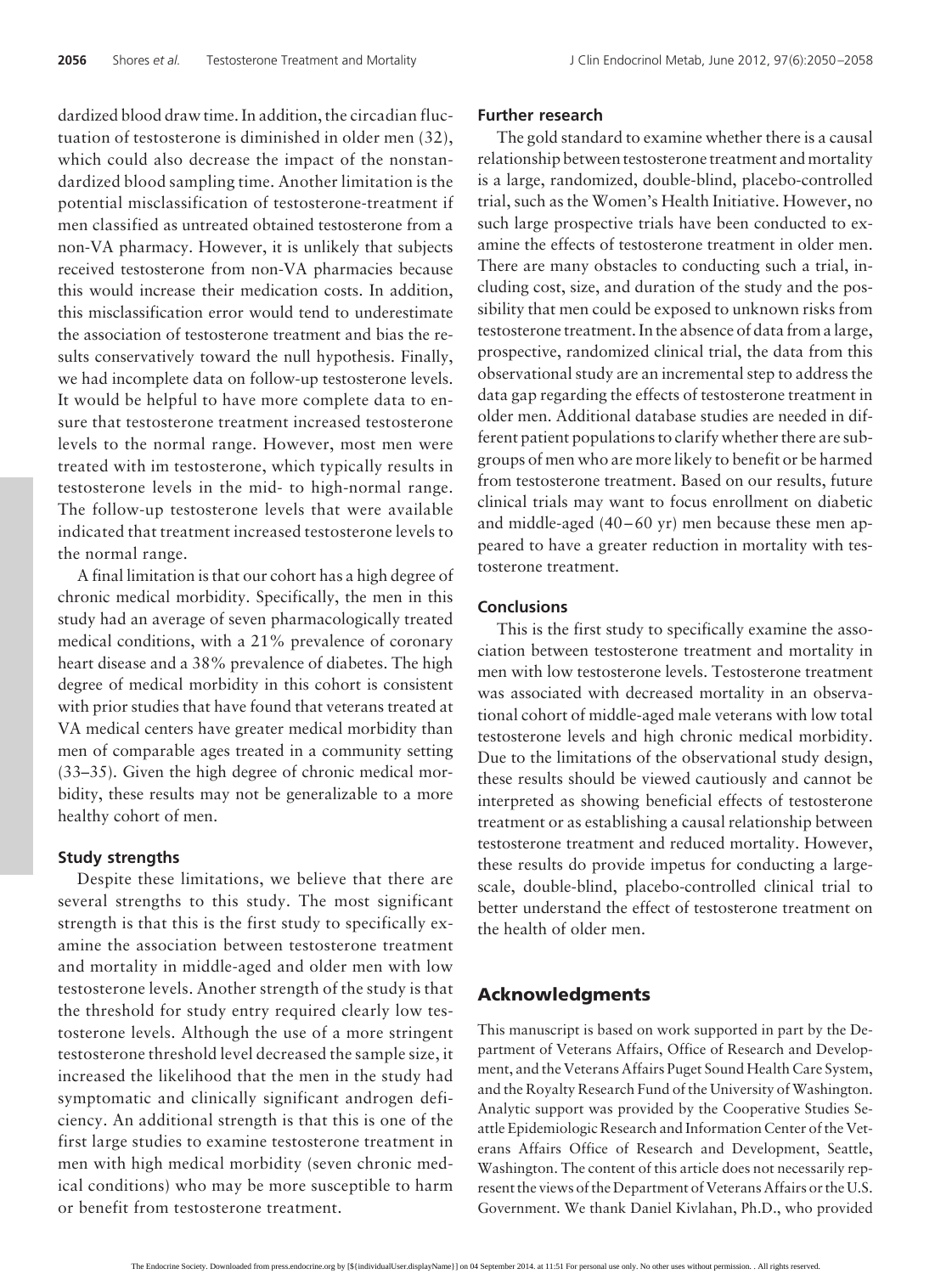excellent consultation for the grant proposal for this study, and Margaret Moroz for technical support. M.M.S. had full access to all of the data in the study and takes responsibility for the integrity of the data and the accuracy of the data analysis.

Address all correspondence and requests for reprints to: Molly M. Shores, M.D., Veterans Affairs Puget Sound Health Care System, 1660 South Columbian Way, S-116PES, Seattle, Washington 98108. E-mail: molly.shores@va.gov.

Disclosure Summary: A.M.M. received research support from Abbott, GSK, and BHR Pharmaceuticals and served on advisory boards for Abbott, Endo Pharmaceuticals, Ligand Pharmaceuticals, and Trimmel. All other authors have no disclosures to make.

# **References**

- 1. **Travison TG, Araujo AB, Kupelian V, O'Donnell AB, McKinlay JB** 2007 The relative contributions of aging, health, and lifestyle factors to serum testosterone decline in men. J Clin Endocrinol Metab 92: 549 –555
- 2. **Matsumoto AM** 2002 Andropause: clinical implications of the decline in serum testosterone levels with aging in men. J Gerontol Med Sci A Biol Sci Med Sci 57A:M76 –M99
- 3. **Shores MM, Matsumoto AM, Sloan KL, Kivlahan DR** 2006 Low serum testosterone and mortality in male veterans. Arch Intern Med 166:1660 –1665
- 4. **Tivesten A, Vandenput L, Labrie F, Karlsson MK, Ljunggren O, Mellström D, Ohlsson C** 2009 Low serum testosterone and estradiol predict mortality in elderly men. J Clin Endocrinol Metab 94:2482– 2488
- 5. **Lehtonen A, Huupponen R, Tuomilehto J, Lavonius S, Arve S, Isoaho H, Huhtaniemi I, Tilvis R** 2008 Serum testosterone but not leptin predicts mortality in elderly men. Age Ageing 37:461-464
- 6. **Laughlin GA, Barrett-Connor E, Bergstrom J** 2008 Low serum testosterone and mortality in older men. J Clin Endocrinol Metab 93: 68 –75
- 7. **Khaw KT, Dowsett M, Folkerd E, Bingham S, Wareham N, Luben R, Welch A, Day N** 2007 Endogenous testosterone and mortality due to all causes, cardiovascular disease, and cancer in men: European prospective investigation into cancer in Norfolk (EPIC-Norfolk) Prospective Population Study. Circulation 116:2694 –2701
- 8. **Araujo AB, Kupelian V, Page ST, Handelsman DJ, Bremner WJ, McKinlay JB**2007 Sex steroids and all-cause and cause-specific mortality in men. Arch Intern Med 167:1252–1260
- 9. **Cummings-Vaughn LA, Malmstrom TK, Morley JE, Miller DK** 2011 Testosterone is not associated with mortality in older African-American males. Aging Male 14:132–140
- 10. **Food and Drug Administration** 2009 Postmarket reviews, Vol 2, No. 2. [http://www.fda.gov/downloads/AdvisoryCommittees/Committees](http://www.fda.gov/downloads/AdvisoryCommittees/CommitteesMeetingMaterials/PediatricAdvisoryCommittee/UCM166697.pdf) [MeetingMaterials/PediatricAdvisoryCommittee/UCM166697.pdf](http://www.fda.gov/downloads/AdvisoryCommittees/CommitteesMeetingMaterials/PediatricAdvisoryCommittee/UCM166697.pdf)
- 11. **Srinivas-Shankar U, Roberts SA, Connolly MJ, O'Connell MD, Adams JE, Oldham JA, Wu FC** 2010 Effects of testosterone on muscle strength, physical function, body composition, and quality of life in intermediate-frail and frail elderly men: a randomized, doubleblind, placebo-controlled study. J Clin Endocrinol Metab 95:639 – 650
- 12. **Caminiti G, Volterrani M, Iellamo F, Marazzi G, Massaro R, Miceli M, Mammi C, Piepoli M, Fini M, Rosano GM** 2009 Effect of longacting testosterone treatment on functional exercise capacity, skeletal muscle performance, insulin resistance, and baroreflex sensitivity in elderly patients with chronic heart failure a double-blind, placebo-controlled, randomized study. J Am Coll Cardiol 54:919 – 927
- 13. **Wang C, Cunningham G, Dobs A, Iranmanesh A, Matsumoto AM, Snyder PJ, Weber T, Berman N, Hull L, Swerdloff RS** 2004 Longterm testosterone gel (AndroGel) treatment maintains beneficial effects on sexual function and mood, lean and fat mass, and bone mineral density in hypogonadal men. J Clin Endocrinol Metab 89: 2085–2098
- 14. **Malkin CJ, Jones TH, Channer KS** 2007 The effect of testosterone on insulin sensitivity in men with heart failure. Eur J Heart Fail  $9:44 - 50$
- 15. **Basaria S, Coviello AD, Travison TG, Storer TW, FarwellWR, Jette AM, Eder R, Tennstedt S, Ulloor J, Zhang A, Choong K, Lakshman KM, Mazer NA, Miciek R, Krasnoff J, Elmi A, Knapp PE, Brooks B, Appleman E, Aggarwal S, Bhasin G, Hede-Brierley L, Bhatia A, Collins L, LeBrasseur N, Fiore LD, Bhasin S** 2010 Adverse events associated with testosterone administration. N Engl J Med 363: 109 –122
- 16. Haddad RM, Kennedy CC, Caples SM, Tracz MJ, Boloña ER, Sid**eras K, Uraga MV, Erwin PJ, Montori VM** 2007 Testosterone and cardiovascular risk in men: a systematic review and meta-analysis of randomized placebo-controlled trials. Mayo Clin Proc 82:29 –39
- 17. **Bhasin S, Cunningham GR, Hayes FJ, Matsumoto AM, Snyder PJ, Swerdloff RS, Montori VM** 2006 Testosterone therapy in adult men with androgen deficiency syndromes: an endocrine society clinical practice guideline. J Clin Endocrinol Metab 91:1995–2010
- 18. **Wu FC, Tajar A, Beynon JM, Pye SR, Silman AJ, Finn JD, O'Neill TW, Bartfai G, Casanueva FF, Forti G, Giwercman A, Han TS, Kula K, Lean ME, Pendleton N, Punab M, Boonen S, Vanderschueren D, Labrie F, Huhtaniemi IT** 2010 Identification of late-onset hypogonadism in middle-aged and elderly men. N Engl J Med 363:123–135
- 19. **Sohn MW, Arnold N, Maynard C, Hynes DM** 2006 Accuracy and completeness of mortality data in the Department of Veterans Affairs. Popul Health Metr 4:2
- 20. **Lorenz KA, Asch SM, Yano EM, Wang M, Rubenstein LV** 2005 Comparing strategies for United States veterans' mortality ascertainment. Popul Health Metr 3:2
- 21. **Clark DO, Korff M, Saunders K, Baluch WM, Simon GE** 1995 A chronic disease score with empirically derived weights. Med Care 33:783–795
- 22. **Sloan KL, Montez-Rath ME, Spiro 3rd A, Christiansen CL, Loveland S, Shokeen P, Herz L, Eisen S, Breckenridge JN, Rosen AK** 2006 Development and validation of a psychiatric case-mix system. Med Care 44:568 –580
- 23. **D'Agostino Jr RB** 1998 Propensity score methods for bias reduction in the comparison of a treatment to a non-randomized control group. Stat Med 17:2265–2281
- 24. **Sherwin BB** 2009 Estrogen therapy: is time of initiation critical for neuroprotection? Nat Rev Endocrinol 5:620 – 627
- 25. **Daniel JM, Bohacek J** 2010 The critical period hypothesis of estrogen effects on cognition: Insights from basic research. Biochim Biophys Acta 1800:1068 –1076
- 26. **Farrell JB, Deshmukh A, Baghaie AA** 2008 Low testosterone and the association with type 2 diabetes. Diabetes Educ 34:799 – 806
- 27. Vandenput L, Mellström D, Lorentzon M, Swanson C, Karlsson **MK, Brandberg J, Lo¨ nn L, Orwoll E, Smith U, Labrie F, Ljunggren O, Tivesten A, Ohlsson C** 2007 Androgens and glucuronidated androgen metabolites are associated with metabolic risk factors in men. J Clin Endocrinol Metab 92:4130 – 4137
- 28. **Ding EL, Song Y, Malik VS, Liu S** 2006 Sex differences of endogenous sex hormones and risk of type 2 diabetes: a systematic review and meta-analysis. JAMA 295:1288 –1299
- 29. **Rubin DB** 2007 The design versus the analysis of observational studies for causal effects: parallels with the design of randomized trials. Stat Med 26:20 –36
- 30. **Bhasin S, Cunningham GR, Hayes FJ, Matsumoto AM, Snyder PJ, Swerdloff RS, Montori VM** 2010 Testosterone therapy in men with androgen deficiency syndromes: an Endocrine Society clinical practice guideline. J Clin Endocrinol Metab 95:2536 –2559
- 31. **Shores MM, Sloan KL, Matsumoto AM, Moceri VM, Felker B,**